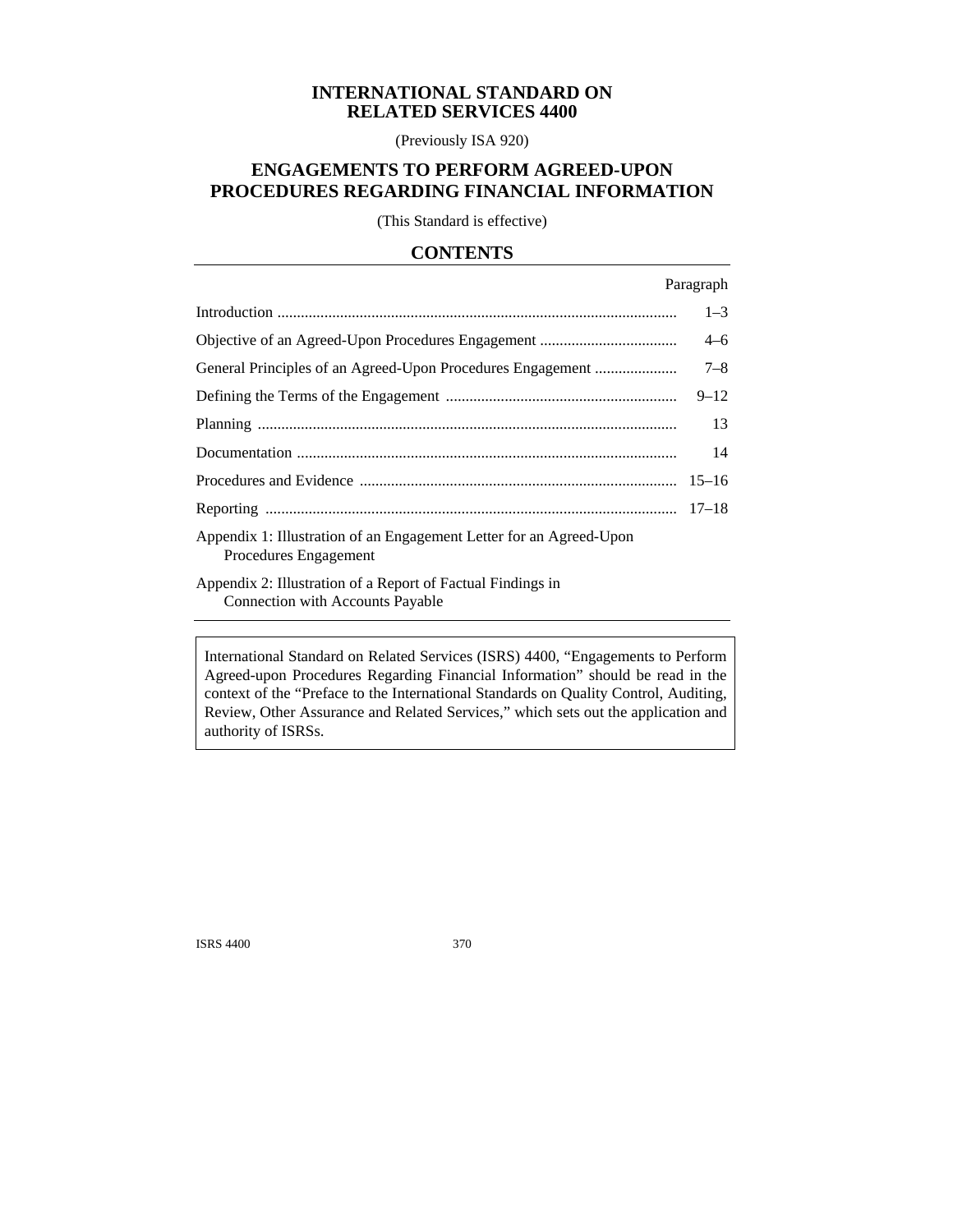### **Introduction**

 $\overline{\phantom{a}}$ 1

- 1. The purpose of this International Standard on Related Services (ISRS) is to establish standards and provide guidance on the auditor's<sup>1</sup> professional responsibilities when an engagement to perform agreed-upon procedures regarding financial information is undertaken and on the form and content of the report that the auditor issues in connection with such an engagement.
- 2. This ISRS is directed toward engagements regarding financial information. However, it may provide useful guidance for engagements regarding nonfinancial information, provided the auditor has adequate knowledge of the subject matter in question and reasonable criteria exist on which to base findings. Guidance in the International Standards on Auditing (ISAs) may be useful to the auditor in applying this ISRS.
- 3. An engagement to perform agreed-upon procedures may involve the auditor in performing certain procedures concerning individual items of financial data (for example, accounts payable, accounts receivable, purchases from related parties and sales and profits of a segment of an entity), a financial statement (for example, a balance sheet) or even a complete set of financial statements.

# **Objective of an Agreed-Upon Procedures Engagement**

- 4. **The objective of an agreed-upon procedures engagement is for the auditor to carry out procedures of an audit nature to which the auditor and the entity and any appropriate third parties have agreed and to report on factual findings.**
- 5. As the auditor simply provides a report of the factual findings of agreed-upon procedures, no assurance is expressed. Instead, users of the report assess for themselves the procedures and findings reported by the auditor and draw their own conclusions from the auditor's work.
- 6. The report is restricted to those parties that have agreed to the procedures to be performed since others, unaware of the reasons for the procedures, may misinterpret the results.

# **General Principles of an Agreed-Upon Procedures Engagement**

7. **The auditor should comply with the** *Code of Ethics for Professional Accountants* **issued by the International Ethics Standards Board for Accountants (the IESBA Code).** Ethical principles governing the auditor's professional responsibilities for this type of engagement are:

371 ISRS 4400

The term "auditor" is used throughout the pronouncements of the International Auditing and Assurance Standards Board when describing both audit, review, other assurance and related services that may be performed. Such reference is not intended to imply that a person performing review, other assurance or related services need be the auditor of the entity's financial statements.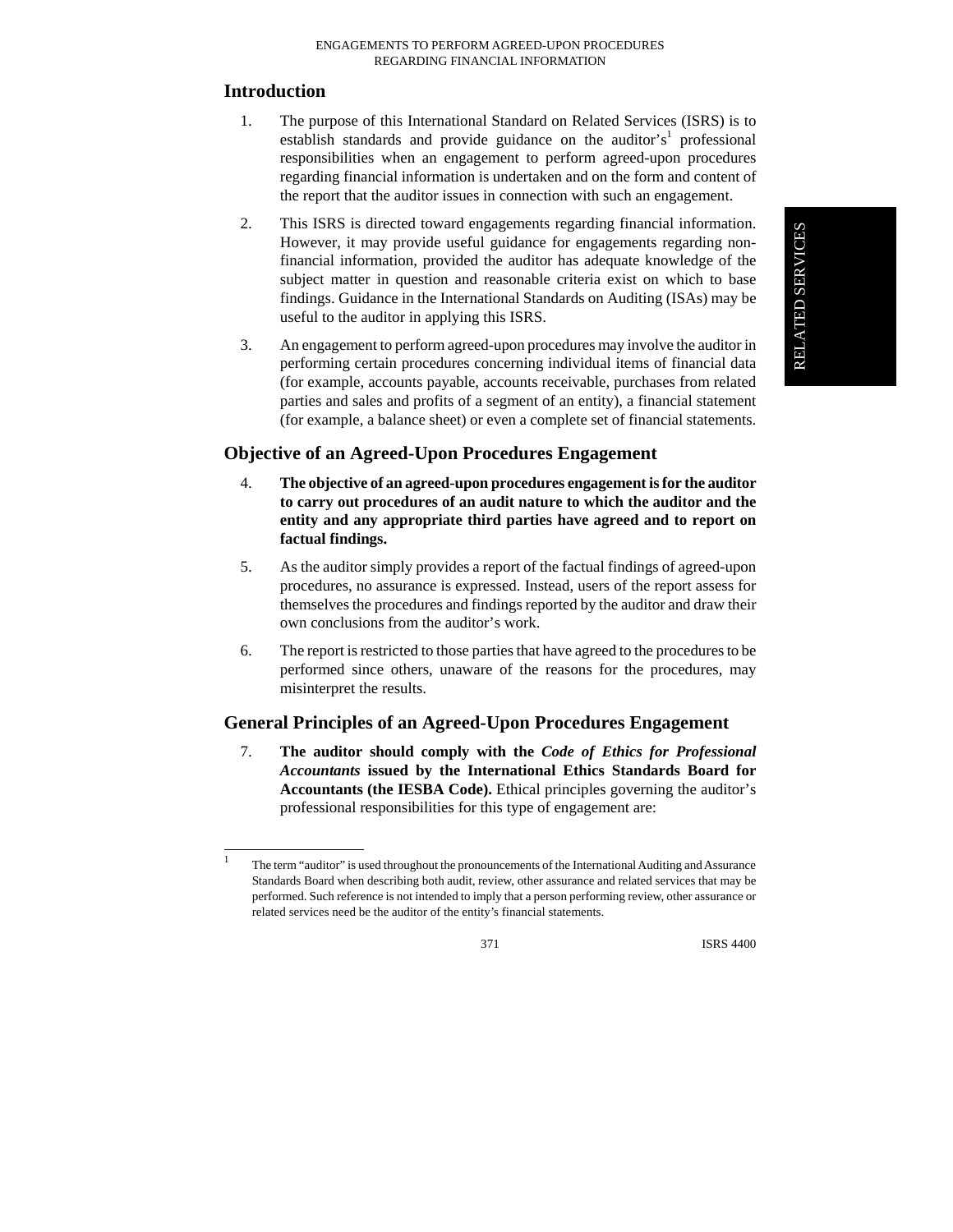- (a) Integrity;
- (b) Objectivity;
- (c) Professional competence and due care;
- (d) Confidentiality;
- (e) Professional behavior; and
- (f) Technical standards.

Independence is not a requirement for agreed-upon procedures engagements; however, the terms or objectives of an engagement or national standards may require the auditor to comply with the independence requirements of the IESBA Code. Where the auditor is not independent, a statement to that effect would be made in the report of factual findings.

8. **The auditor should conduct an agreed-upon procedures engagement in accordance with this ISRS and the terms of the engagement.** 

### **Defining the Terms of the Engagement**

- 9. **The auditor should ensure with representatives of the entity and, ordinarily, other specified parties who will receive copies of the report of factual findings, that there is a clear understanding regarding the agreed procedures and the conditions of the engagement.** Matters to be agreed include the following:
	- Nature of the engagement including the fact that the procedures performed will not constitute an audit or a review and that accordingly no assurance will be expressed.
	- Stated purpose for the engagement.
	- Identification of the financial information to which the agreed-upon procedures will be applied.
	- Nature, timing and extent of the specific procedures to be applied.
	- Anticipated form of the report of factual findings.
	- Limitations on distribution of the report of factual findings. When such limitation would be in conflict with the legal requirements, if any, the auditor would not accept the engagement.
- 10. In certain circumstances, for example, when the procedures have been agreed to between the regulator, industry representatives and representatives of the accounting profession, the auditor may not be able to discuss the procedures with all the parties who will receive the report. In such cases, the auditor may consider, for example, discussing the procedures to be applied with appropriate

ISRS 4400 372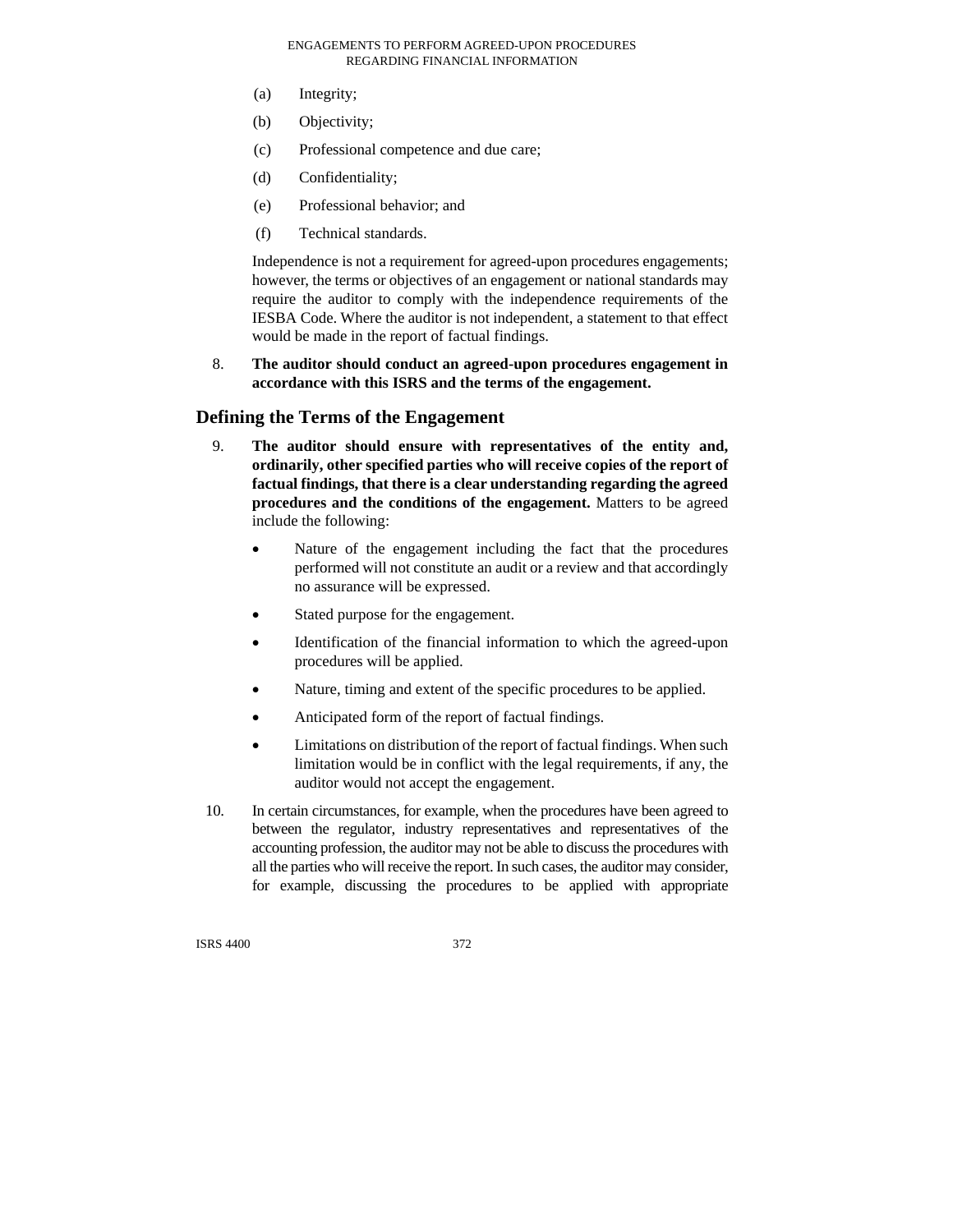representatives of the parties involved, reviewing relevant correspondence from such parties or sending them a draft of the type of report that will be issued.

- 11. It is in the interests of both the client and the auditor that the auditor sends an engagement letter documenting the key terms of the appointment. An engagement letter confirms the auditor's acceptance of the appointment and helps avoid misunderstanding regarding such matters as the objectives and scope of the engagement, the extent of the auditor's responsibilities and the form of reports to be issued.
- 12. Matters that would be included in the engagement letter include the following:
	- A listing of the procedures to be performed as agreed upon between the parties.
	- A statement that the distribution of the report of factual findings would be restricted to the specified parties who have agreed to the procedures to be performed.

In addition, the auditor may consider attaching to the engagement letter a draft of the type of report of factual findings that will be issued. An example of an engagement letter appears in Appendix 1 to this ISRS.

### **Planning**

13. **The auditor should plan the work so that an effective engagement will be performed.** 

### **Documentation**

14. **The auditor should document matters which are important in providing evidence to support the report of factual findings, and evidence that the engagement was carried out in accordance with this ISRS and the terms of the engagement.** 

### **Procedures and Evidence**

- 15. **The auditor should carry out the procedures agreed upon and use the evidence obtained as the basis for the report of factual findings.**
- 16. The procedures applied in an engagement to perform agreed-upon procedures may include the following:
	- Inquiry and analysis.
	- Recomputation, comparison and other clerical accuracy checks.
	- Observation.
	- Inspection.
	- Obtaining confirmations.

RELATED SERVICES

**RELATED SERVICES** 

373 ISRS 4400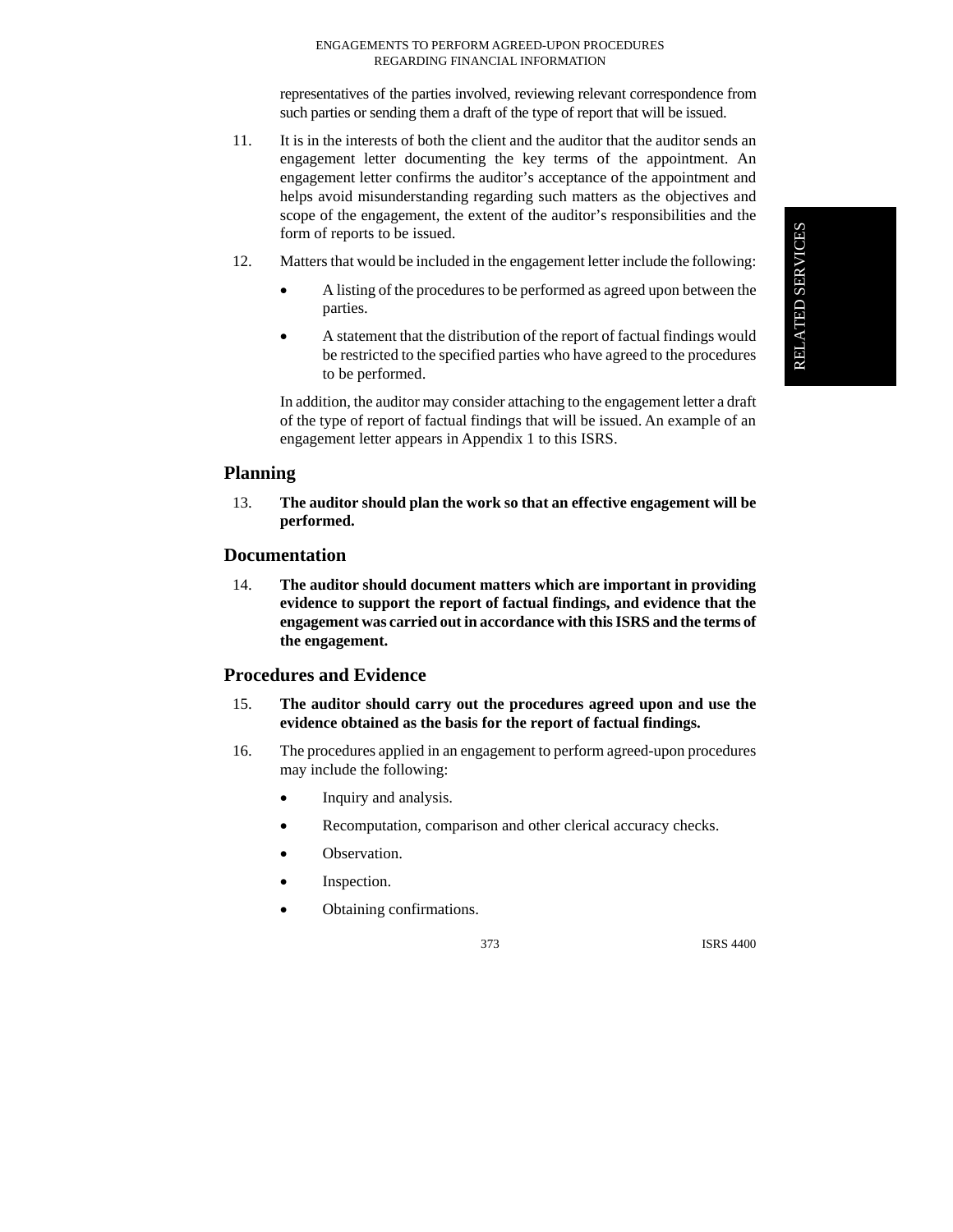Appendix 2 to this ISRS is an example report which contains an illustrative list of procedures which may be used as one part of a typical agreed-upon procedures engagement.

### **Reporting**

17. The report on an agreed-upon procedures engagement needs to describe the purpose and the agreed-upon procedures of the engagement in sufficient detail to enable the reader to understand the nature and the extent of the work performed.

#### 18. **The report of factual findings should contain:**

- (a) **Title;**
- (b) **Addressee (ordinarily the client who engaged the auditor to perform the agreed-upon procedures);**
- (c) **Identification of specific financial or non-financial information to which the agreed-upon procedures have been applied;**
- (d) **A statement that the procedures performed were those agreed upon with the recipient;**
- (e) **A statement that the engagement was performed in accordance with the International Standard on Related Services applicable to agreed-upon procedures engagements, or with relevant national standards or practices;**
- (f) **When relevant a statement that the auditor is not independent of the entity;**
- (g) **Identification of the purpose for which the agreed-upon procedures were performed;**
- (h) **A listing of the specific procedures performed;**
- (i) **A description of the auditor's factual findings including sufficient details of errors and exceptions found;**
- (j) **Statement that the procedures performed do not constitute either an audit or a review and, as such, no assurance is expressed;**
- (k) **A statement that had the auditor performed additional procedures, an audit or a review, other matters might have come to light that would have been reported;**
- (l) **A statement that the report is restricted to those parties that have agreed to the procedures to be performed;**
- (m) **A statement (when applicable) that the report relates only to the elements, accounts, items or financial and non-financial**

ISRS 4400 374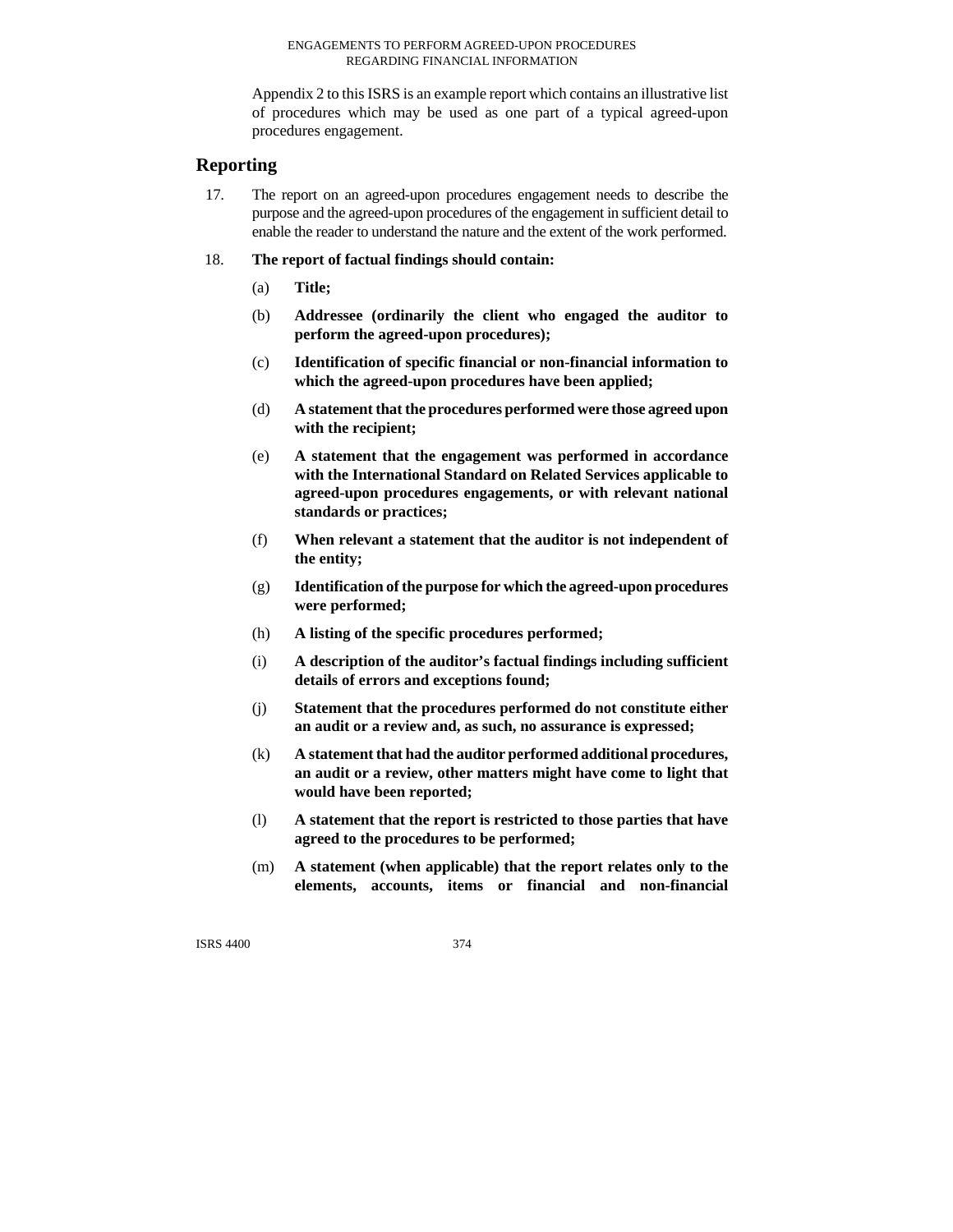#### **information specified and that it does not extend to the entity's financial statements taken as a whole;**

- (n) **Date of the report;**
- (o) **Auditor's address; and**
- (p) **Auditor's signature.**

Appendix 2 to this ISRS contains an example of a report of factual findings issued in connection with an engagement to perform agreed-upon procedures regarding financial information.

#### **Public Sector Perspective**

- 1. *The report in a public sector engagement may not be restricted only to those parties that have agreed to the procedures to be performed, but made available also to a wider range of entities or people (for example, a parliamentary investigation about a specific public entity or governmental department).*
- 2. *It also has to be noted that public sector mandates vary significantly and caution has to be taken to distinguish engagements that are truly "agreed-upon procedures" from engagements that are expected to be audits of financial information, such as performance reports.*

375 ISRS 4400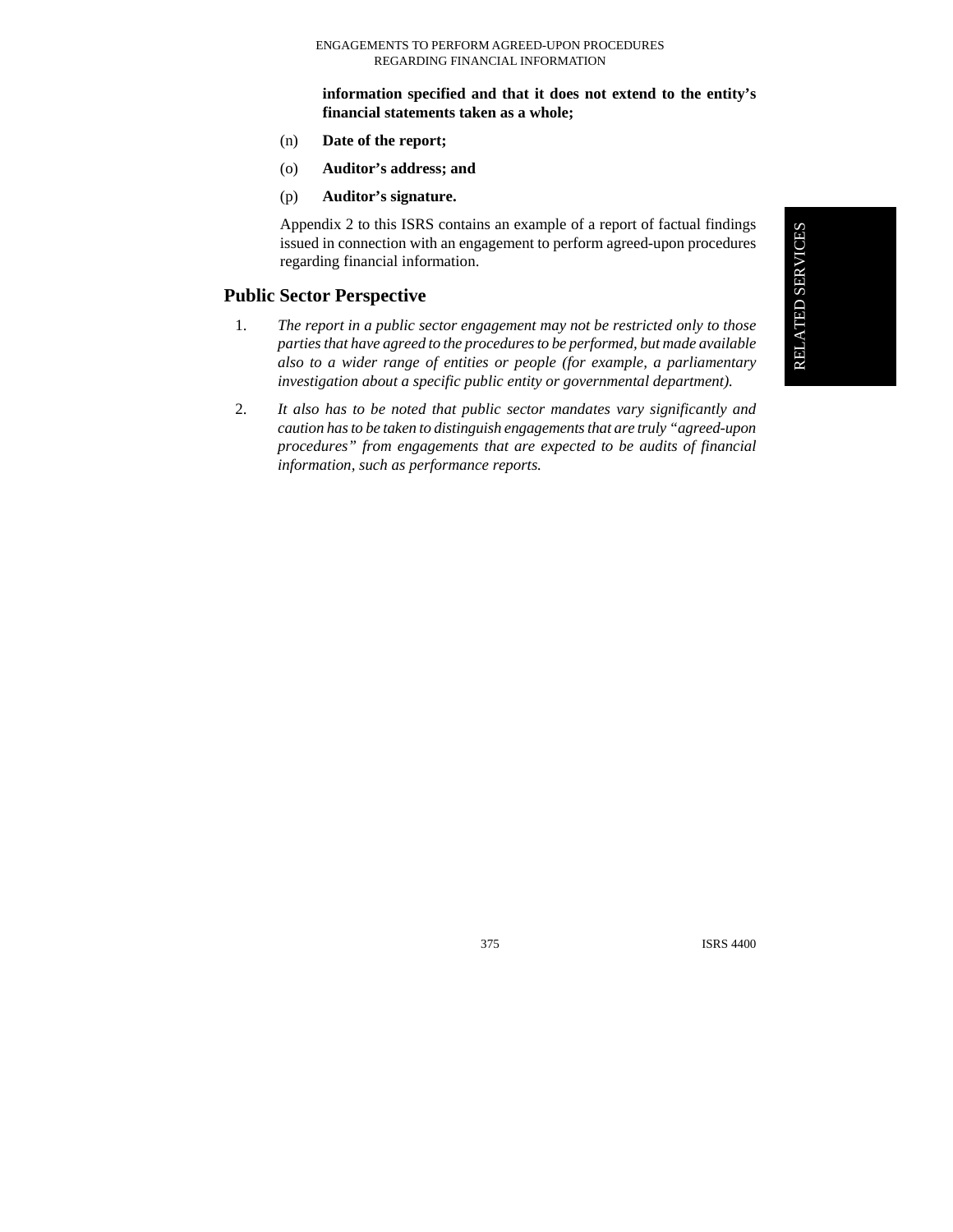**Appendix 1** 

# **Illustration of an Engagement Letter for an Agreed-Upon Procedures Engagement**

The following letter is for use as a guide in conjunction with paragraph 9 of this ISRS and is not intended to be a standard letter. The engagement letter will need to be varied according to individual requirements and circumstances.

To the Board of Directors or other appropriate representatives of the client who engaged the auditor:

This letter is to confirm our understanding of the terms and objectives of our engagement and the nature and limitations of the services that we will provide. Our engagement will be conducted in accordance with the International Standard on Related Services (or refer to relevant national standards or practices) applicable to agreed-upon procedures engagements and we will indicate so in our report.

We have agreed to perform the following procedures and report to you the factual findings resulting from our work:

(Describe the nature, timing and extent of the procedures to be performed, including specific reference, where applicable, to the identity of documents and records to be read, individuals to be contacted and parties from whom confirmations will be obtained.)

The procedures that we will perform are solely to assist you in (state purpose). Our report is not to be used for any other purpose and is solely for your information.

The procedures that we will perform will not constitute an audit or a review made in accordance with International Standards on Auditing or International Standards on Review Engagements (or refer to relevant national standards or practices) and, consequently, no assurance will be expressed.

We look forward to full cooperation with your staff and we trust that they will make available to us whatever records, documentation and other information requested in connection with our engagement.

Our fees, which will be billed as work progresses, are based on the time required by the individuals assigned to the engagement plus out-of-pocket expenses. Individual hourly rates vary according to the degree of responsibility involved and the experience and skill required.

Please sign and return the attached copy of this letter to indicate that it is in accordance with your understanding of the terms of the engagement including the specific procedures which we have agreed will be performed.

ISRS 4400 APPENDIX 376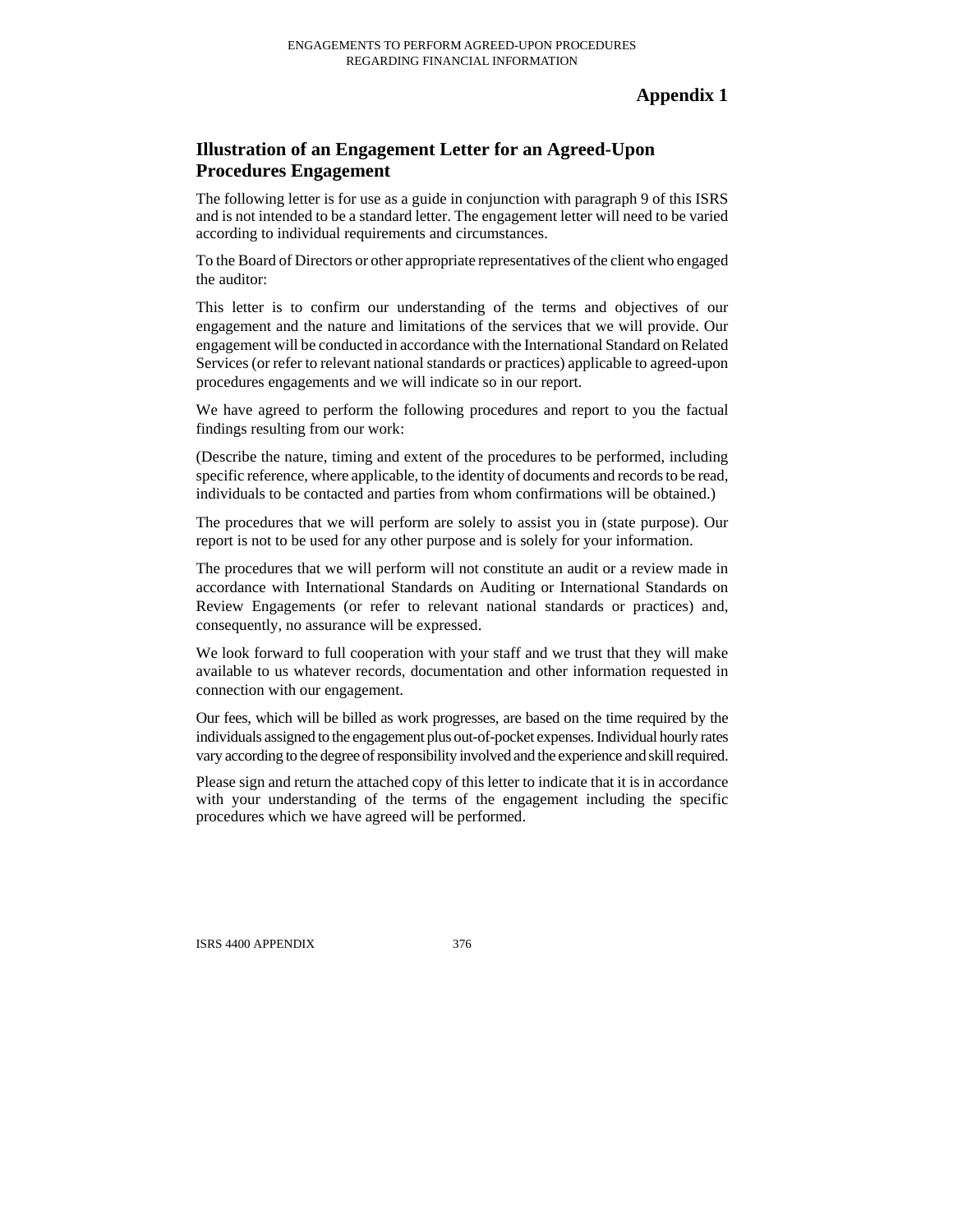#### ENGAGEMENTS TO PERFORM AGREED-UPON PROCEDURES REGARDING FINANCIAL INFORMATION

#### XYZ & Co

Acknowledged on behalf of ABC Company by

(signed)

Name and Title

Date

**RELATED SERVICES** RELATED SERVICES

377 ISRS 4400 APPENDIX 2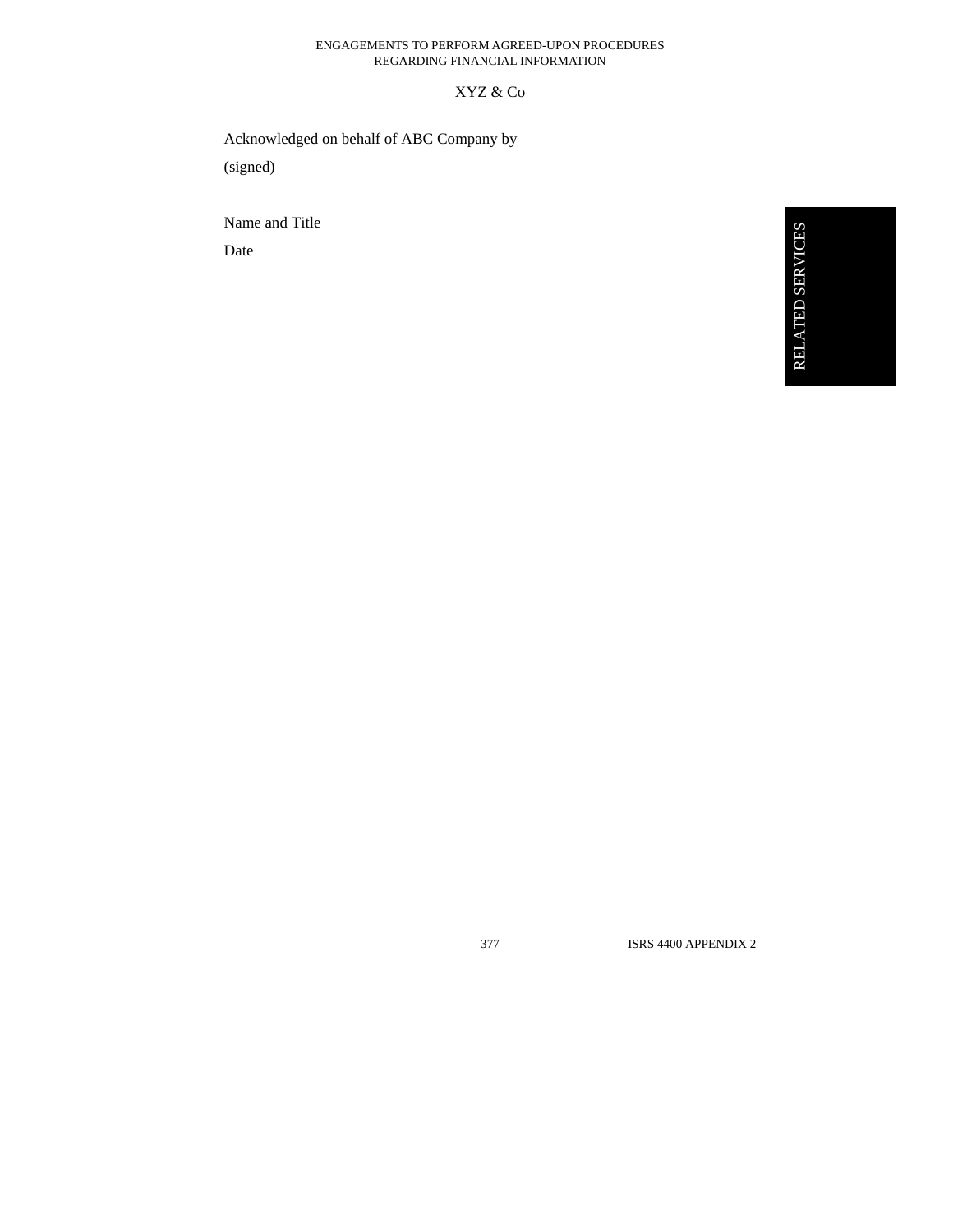## **Appendix 2**

# **Illustration of a Report of Factual Findings in Connection with Accounts Payable**

#### REPORT OF FACTUAL FINDINGS

#### To (those who engaged the auditor)

We have performed the procedures agreed with you and enumerated below with respect to the accounts payable of ABC Company as at (date), set forth in the accompanying schedules (not shown in this example). Our engagement was undertaken in accordance with the International Standard on Related Services (or refer to relevant national standards or practices) applicable to agreed-upon procedures engagements. The procedures were performed solely to assist you in evaluating the validity of the accounts payable and are summarized as follows:

- 1. We obtained and checked the addition of the trial balance of accounts payable as at (date) prepared by ABC Company, and we compared the total to the balance in the related general ledger account.
- 2. We compared the attached list (not shown in this example) of major suppliers and the amounts owing at (date) to the related names and amounts in the trial balance.
- 3. We obtained suppliers' statements or requested suppliers to confirm balances owing at (date).
- 4. We compared such statements or confirmations to the amounts referred to in 2. For amounts which did not agree, we obtained reconciliations from ABC Company. For reconciliations obtained, we identified and listed outstanding invoices, credit notes and outstanding checks, each of which was greater than xxx. We located and examined such invoices and credit notes subsequently received and checks subsequently paid and we ascertained that they should in fact have been listed as outstanding on the reconciliations.

We report our findings below:

- (a) With respect to item 1 we found the addition to be correct and the total amount to be in agreement.
- (b) With respect to item 2 we found the amounts compared to be in agreement.
- (c) With respect to item 3 we found there were suppliers' statements for all such suppliers.
- (d) With respect to item 4 we found the amounts agreed, or with respect to amounts which did not agree, we found ABC Company had prepared reconciliations and that the credit notes, invoices and outstanding checks over

**ISRS 4400 APPENDIX 2** 378